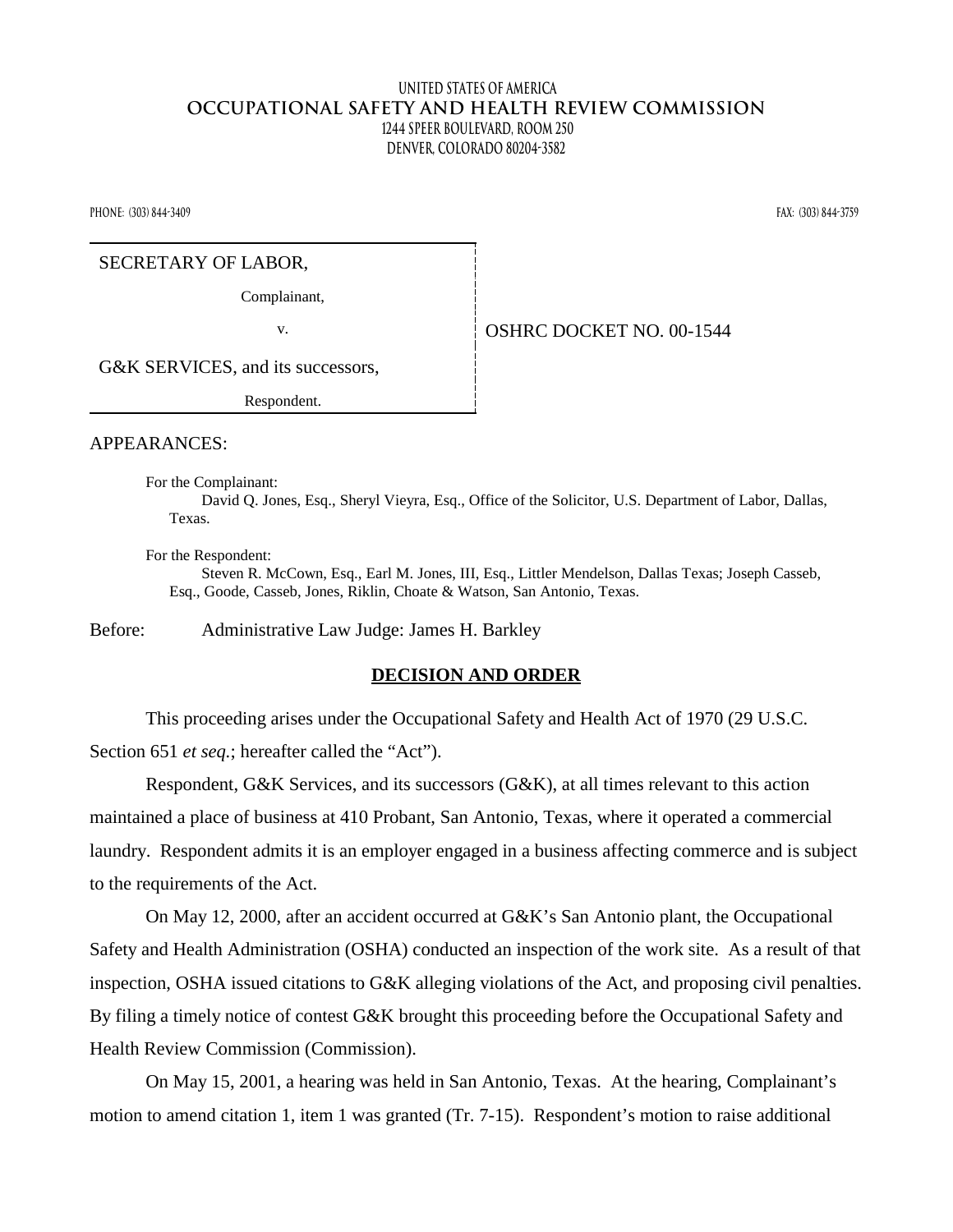affirmative defenses to meet the amended complaint was also granted (Tr. 17). The parties have submitted briefs on the amended issues and this matter is ready for disposition.

#### **Facts**

G&K's Smith Grantham dryer consists of a large rotating basket in a stationary housing. The basket door is mounted to a crossbar assembly which lifts the door over the top of the dryer when the dryer is being loaded and unloaded. The dryer will not operate with the crossbar in the raised position. Before the dryer can be operated, the cross-arm must be closed, and locked onto the housing. Closing the crossbar seals the basket and door assembly. The door is mounted to the crossbar by means of ball-bearings, which permit the door to rotate with the basket when the dryer is in operation (Tr. 138, 149; Exh. C-5, C-6, C-18, p.5). The seal between the door and basket, however, is not tight, and the door rotates at a slower speed than the basket. The witnesses estimated that the door revolves more slowly than a residential dryer basket (Tr. 59, 120, 149). There is a three or four inch gap between the door and the crossbar (Tr. 59; Exh. C-11). When the Smith Grantham dryer is completely and correctly assembled the ball bearing housing forms a round port in the door/crossbar assembly. The port is covered by a plate, which is fastened by four bolts (Exh. C-1). It is undisputed that there was no plate covering the port on May 11, 2000.

On May 11, 2000, Ricardo Espitia, a wash floor operator at G&K's commercial laundry, was instructed to work in the dryer area (Tr. 44-45, 49, 69, 77). Espitia had worked at G&K a little over a month; he testified that he had not yet been trained to run the dryers. Espitia stated that he never ran the dryers himself, though he was occasionally called upon to help load and unload the machines (Tr. 46, 48, 65, 77). Another G&K employee, Mark Gutierrez, was running the dryers on May 11. Espitia was assisting (Tr. 50). Espitia testified that, at some point while Gutierrez was out of the area, he noticed a piece of clothing protruding from the uncovered port in the front of G&K's Smith Grantham dryer (Tr. 54; Exh. C-2 [depicting open port]). Espitia stated that when he attempted to push the cloth back into the dryer, the clothing in the dryer wrapped around his hand and pulled his arm into the dryer's rotating basket (Tr. 50-51). Espitia's arm was amputated (Tr. 54). In addition, Espitia suffered friction burns and lacerations when his other arm became caught between the cross-bar and the rotating door of the dryer during his efforts to extricate himself (Tr. 59).

It is undisputed that G&K's written safety rules state: "Never reach or move through guards, gears, belts, chains or any moving parts in machinery," and "Do not operate any equipment unless all protective guards are in place. Check all exposed moving parts. Be sure they are clear of material before operation" (Tr. 73; Exh. R-13, p.2-24, ¶14, ¶14.d).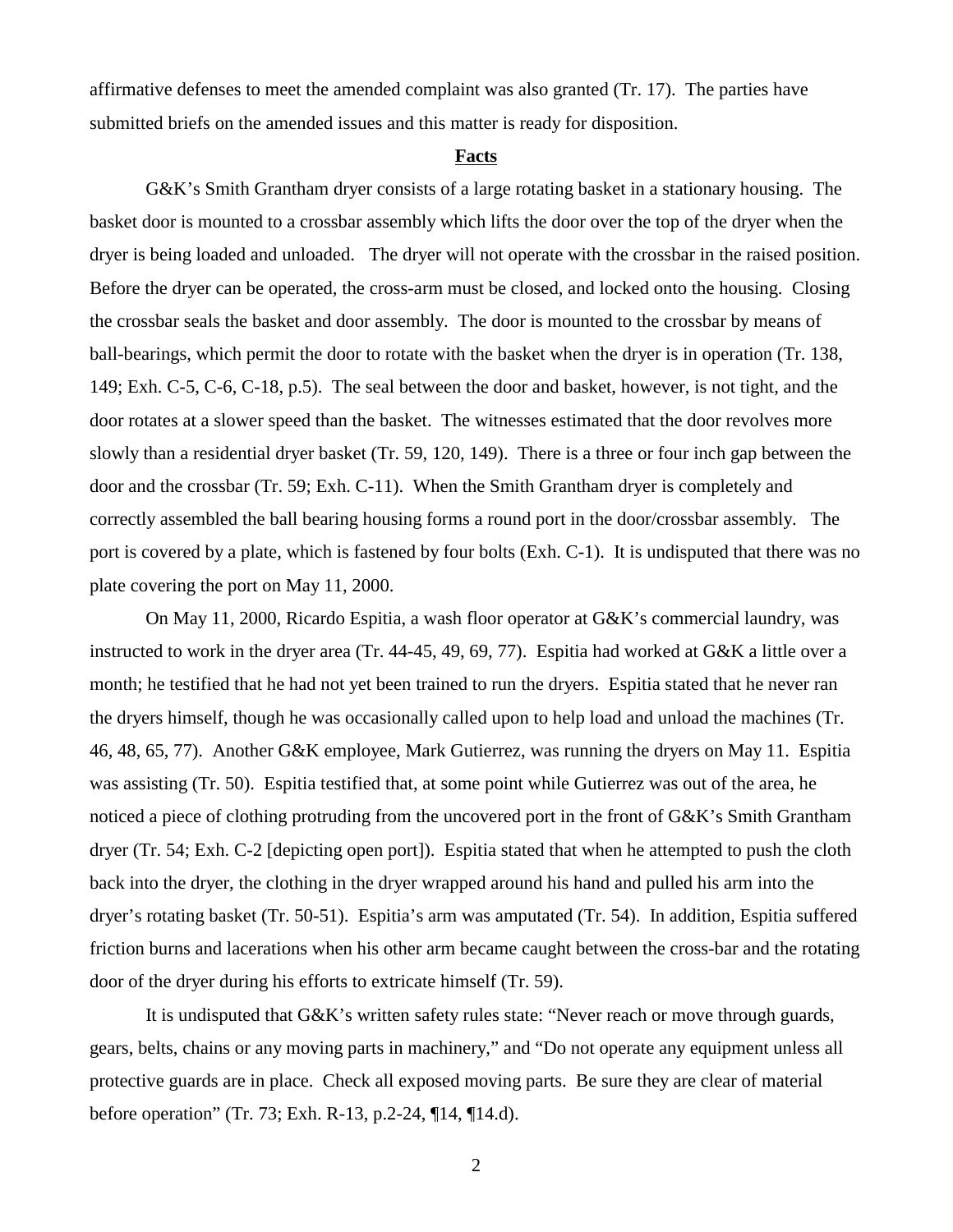Espitia, however, testified that he was never told not to place his hand in the open port, and was not aware of any company rule prohibiting the practice (Tr. 45, 56, 64). Espitia admitted that on the day he applied for a job at  $G\&K$ , he signed a statement verifying that he had received  $G\&K$ 's new employee safety orientation (Tr. 66-67, 75; Exh. R-10). Espitia testified that he was not actually given a copy of G&K's Safety Rules For Employees when he applied for the job, though portions of the document were read to him (Tr. 72, 75). Espitia stated he was called back approximately a week after he completed the application process, and began work the same day. He did not receive any additional safety training at that time (Tr. 75).

Espitia testified that he was trained to actually operate the washers by a Richard Mata, the lead man on night shift; he maintained that he was never trained in the operation of the dryers (Tr. 45-46). Espitia testified that he had seen other G&K employees put their hands into the port on the door of the dryer, including operators Mark Gutierrez and Abraham Cruz, and night shift production manager Tim Cofield (Tr. 49, 51, 84, 87). According to Espitia, the temperature gauge on the Smith Grantham did not work properly, and employees routinely put their hands in the port to pull clothing out to see if the dryer had cooled enough to be opened (Tr. 52, 55-56, 79). Espitia testified that he had never seen a plate over the inspection port (Tr. 62).

Abraham Cruz worked on G&K's wash floor from the end of 1999 through the date of the accident (Tr. 112, 127). Cruz was never told that placing his hand into the port on the dryer door was hazardous (Tr. 117-19). Cruz testified that he routinely saw other employees, including his area supervisor, Matias, place their hands in the open port. He was trained to do the same (Tr. 114, 117-18). Cruz stated that during his shift, uniform pants were dried. Because the pants took a long time to dry, Cruz would place his hand in the port several times a shift (Tr. 118, 124). According to Cruz, the temperature gauge read hotter than the actual temperature inside the drum; manually checking the temperature of the clothing allowed him to open the dryer sooner (Tr. 125). Cruz stated that at one time there was a plate over the inspection port, which was fastened with a single screw, allowing it to swing open (Tr. 115). According to Cruz, the plate had been missing for a month or two prior to May 11 (Tr. 115-16 ).

Tim Cofield understood that G&K's safety manual prohibited employees placing their hands in moving parts of machinery, and stated that an employee found violating the rule would be issued a written warning (Tr. 91). However, according to Cofield, the written rule does *not* prohibit checking the dryer's internal temperature by pulling laundry items through the port in the front of the Smith Grantham dryer. Cofield stated that the inspection port was four inches deep, and so long as employees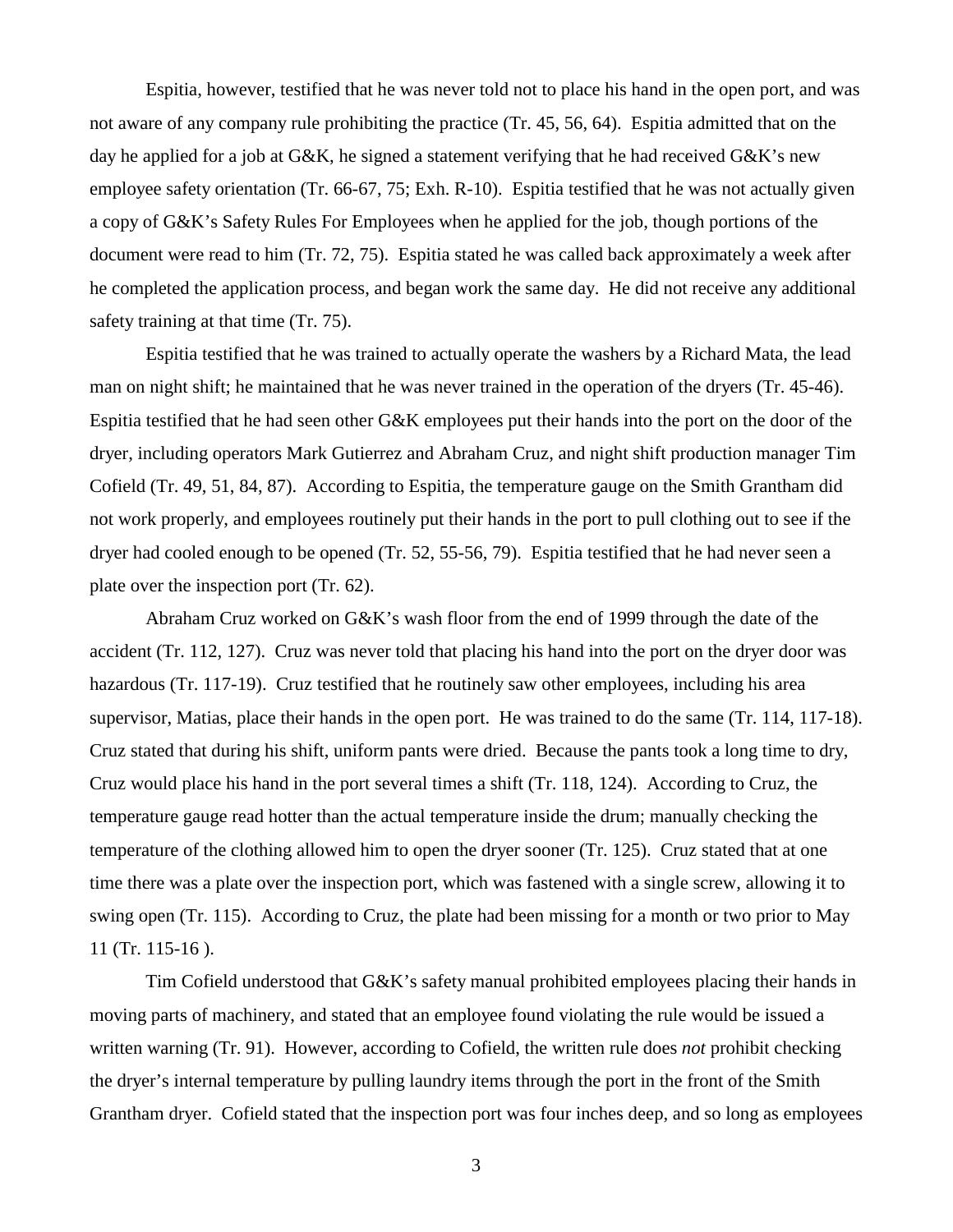do not put their fingers more than four inches into the port, there is no danger of being pulled into the dryer basket (Tr. 97). Cofield never reprimanded or issued a warning to employees using that method (Tr. 91, 94, 100).

In fact, Cofield stated that checking the temperature of "dust items," *i.e.* towels, in the Smith Grantham dryer, by catching them with the fingers and pulling them through the inspection port, was an accepted procedure at G&K (Tr. 94-95, 97, 106). Cofield testified that they could cut down the drying time on dust items by shortening the wash time, extracting excess water prior to drying, and manually checking the items while they were still in the dryer (Tr. 107). Cofield testified that he put his own hand into the inspection port 45 minutes prior to Espitia's accident (Tr. 95, 97). He stated that when he was trained for the wash floor, Richard Mata and Mark Gutierrez showed him how to check the temperature of dust items by pulling them through the port from the operating dryer (Tr. 94-95, 99). Cofield testified that Gutierrez instructed him not to put his hand any further than four inches into the port, so as not to be caught in the dryer basket (Tr. 99, 106). Cofield stated that employees only attempted to pull dust items, *i.e.*, towels, from the operating dryer, never garments (Tr. 108).

Cofield testified that all the wash floor employees are cross-trained to handle all the machinery on the wash floor (Tr. 92). Cofield testified that he had seen the plate covering the inspection port about a week prior to the accident, but knew it was missing on May 11, 2000 (Tr. 104-05).

### **Alleged Violation of §1910.212(a)(1)**

Serious citation 1, item 1, as amended, alleges:

29 CFR 1910.212(a)(1): One or more methods of machine guarding shall be provided to protect the operator and other employees in the machine area from hazards such as those created by point of operation, ingoing nip points, rotating parts, flying chips or sparks.

a) The rotating drum ( tumbler) was not guarded to protect employees from being caught in the nip points between the cross bar and the drum.

### *Discussion*

As a threshold matter, G&K argues that the general machine guarding standards at §1910.212 *et seq.* are preempted by the more specific regulations applicable to laundry operations found at §1910.264 *et seq.* (Respondent's Post-Hearing Brief, p. 6). It is well settled, however, that even where regulations specific to an industry have been promulgated, general standards remain applicable where they "provide meaningful protection to employees beyond the protection afforded" by specific standards. *See, Quinlan t/a Quinlan Enterps.,* 15 BNA OSHC 1780, 1991-93 CCH OSHC ¶29,765 (No. 91-2131, 1992), citing *Bratton Corp.*, 14 BNA OSHC 1893, 1987-90 CCH OSHD ¶29,152 (No.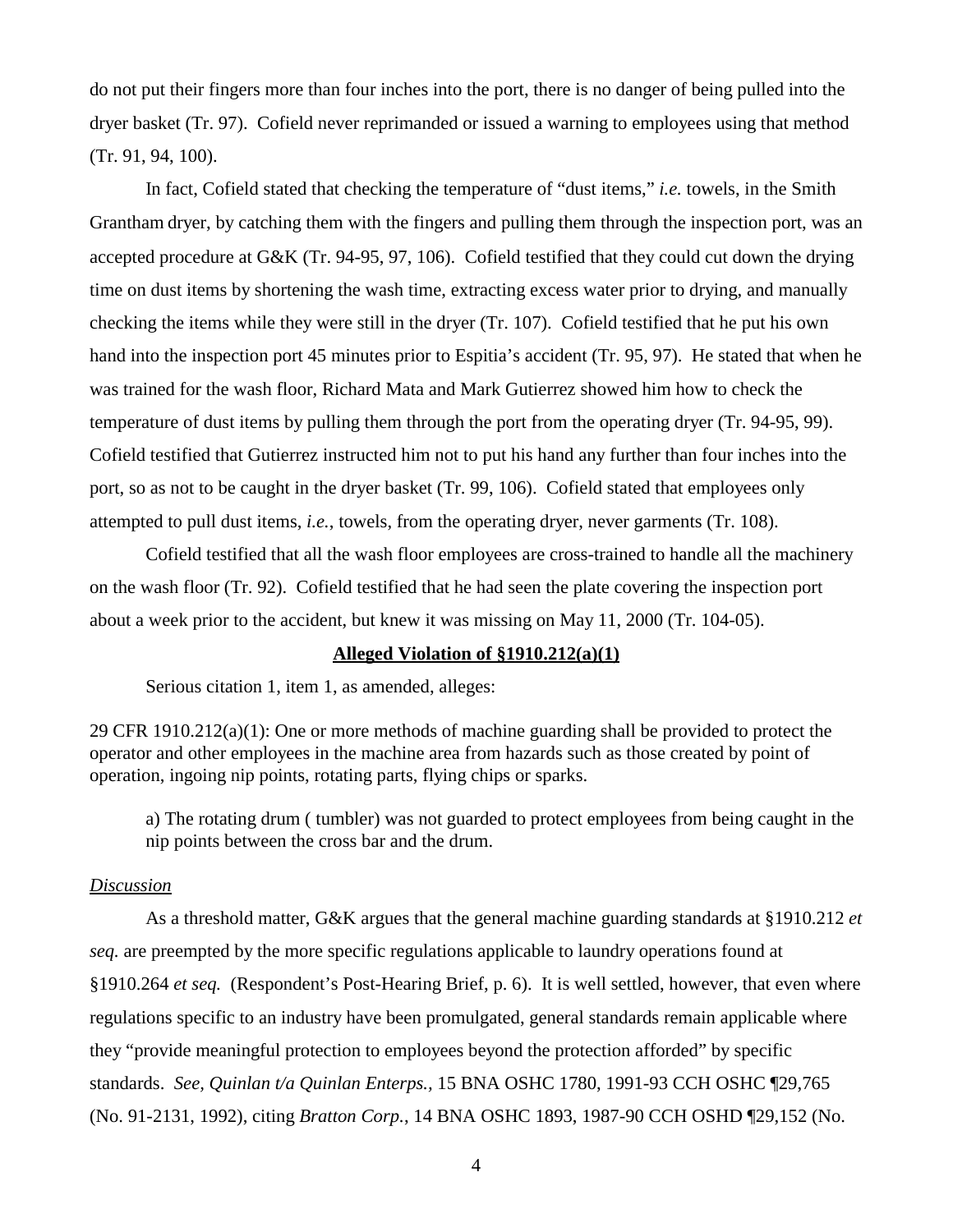83-132, 1990). It is undisputed that §1910.264 *et seq.* does not address the cited nip point hazard. Whether the general machine guarding standard at  $\S1910.212$  (a)(1) is applicable, therefore, depends upon whether the Secretary has shown the existence of a significant nip point hazard that the application of  $\S 1910.212(a)(1)$  would eliminate. Under Commission precedent, before the Secretary can require the abatement of an alleged hazard pusuant to §1910.212(a)(1), the Secretary must show that employee exposure to the cited hazard is more than theoretically possible. The Secretary must establish that it is "reasonably predictable" that employees have been, are, or will be in the "zone of danger," either by operational necessity or through inadvertence. *Secretary of Labor v. Fabricated Metal Products, Inc.*, 18 BNA OSHC 1072, 1997 CCH OSHD ¶31,463 (No. 93-1853, 1997).

The Secretary does not maintain that dryer operators are exposed to the cited nip point during their normal operation of the dryer. The evidence establishes that G&K employees frequently work in the general area of the Smith Grantham dryer, where the floors are wet from dripping laundry (Tr. 61- 62, 123-24, 134). The record further establishes that a nip point is created between the dryer's stationary crossbar and the door, which rotates with the basket. CO Sanchez testified that, in his opinion, there is a good chance that, given the height of the crossbar, employees in the area of the dryer could catch their clothing or hair between the crossbar and rotating drum. Alternatively, Sanchez believed that employees could slip on the damp floor and fall into the nip point (Tr. 142). The Secretary maintains that a physical barrier is required to prevent the wash floor employees from approaching the dryer while it is in operation.

There is insufficient evidence in the record, however, to show that the scenario described by Sanchez is "reasonably predictable." The height of the crossbar is not clear from the record, however; based on the photographic exhibits, it is not reasonably predictable that an employee's hair or clothing could be caught in the three to four inch space between the crossbar and the slow moving basket door as the employee passed by the dryer. Moreover, it seems unlikely that an employee slipping on a wet spot while walking near the dryer would be tall enough, or close enough to the rotating door to catch a hand or arm in the cited nip point. The Secretary cited only one accident involving the nip point between the dryer's revolving door and the crossbar. That accident did not result from an employee catching his or her hair or clothing in the alleged nip point, or from a slip and/or fall. Rather the friction burns suffered by Mr. Espitia resulted from his efforts to extricate himself from clothing that was pulling his arm into the dryer basket. The extraordinary circumstances in this case do not establish that employee exposure to the alleged nip point hazard is reasonably predictable.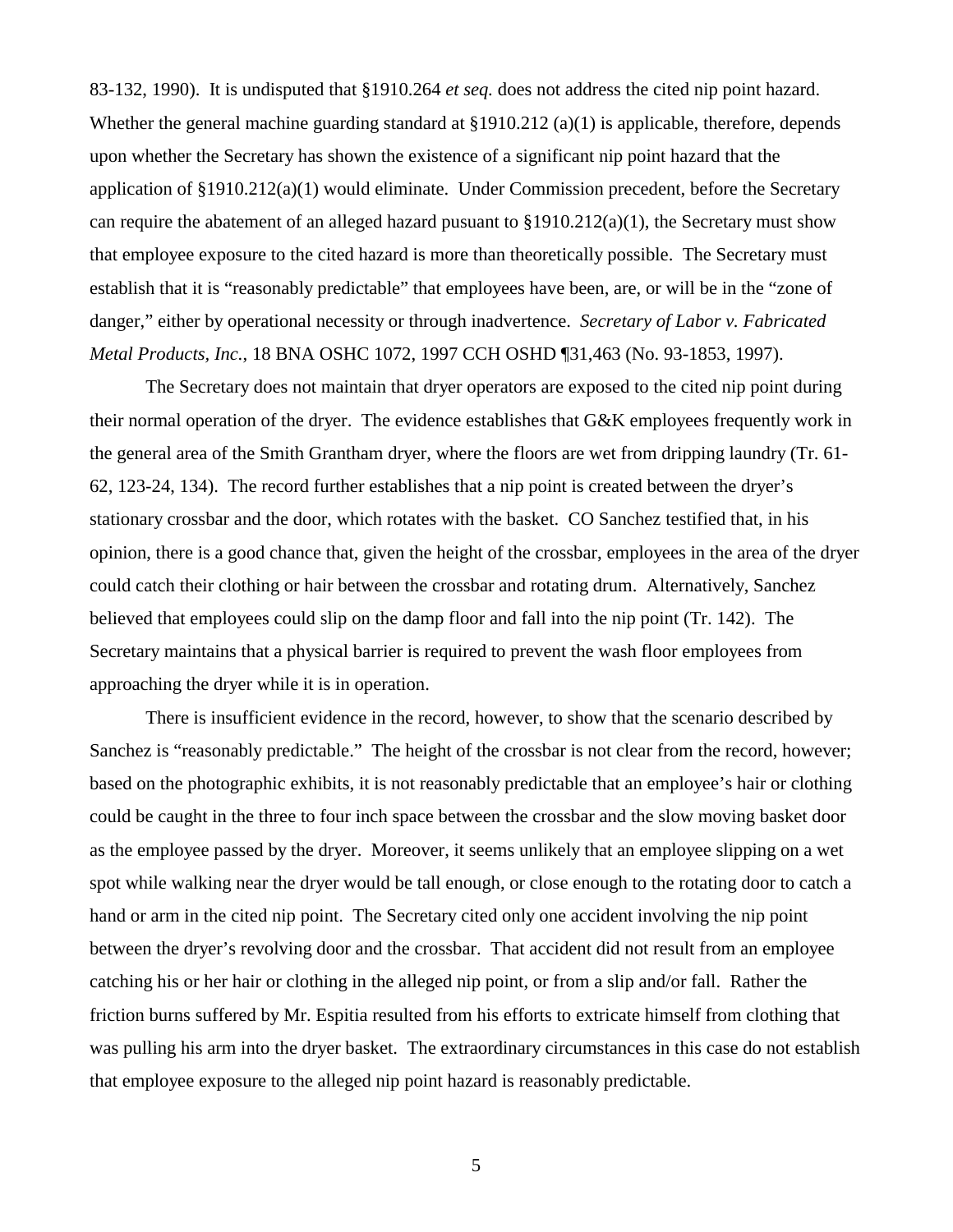The Secretary's evidence does not establish the existence of a reasonably predictable hazard, and this judge cannot find a violation of  $\S 1910.212(a)(1)$ . G&K's preemption argument is, therefore, moot.

## **Alleged Violation of §1910.264(d)(1)(v)**

Serious citation 1, item 2 alleges:

29 CFR 1910.264 $(d)(1)(v)$ : Employees were not properly instructed as to the hazards of their work and were not instructed in safe practices by bulletins, printed rules, and verbal instructions.

a) Employees were not trained on the hazards associated with the operation of the washers and dryer and/or instructed in safe practices when operating the washers and dryers. On or about May 11, 2000 a portion of an employee's arm was amputated when he placed his fingers into the inspection port while the dryer was in operation. The employee's finger was caught by a pant belt loop which led to the amputation of his arm. The inspection port was not intended to be used as a means to check clothes for dampness but was intended to insure that the sprinkler system was operational on models equipped with a sprinkler system. This practice was used in conjunction with the dryer timer system and was not prevented or discouraged by the employer.

Section  $1910.264(d)(1)(v)$  provides:

*Instruction of employees.* Employees shall be properly instructed as to the hazards of their work and be instructed in safe practices, by bulletins, printed rules, and verbal instructions.

### *Discussion*

G&K maintains that it properly instructed its employees in the hazards associated with their work and in safe work practices. G&K further maintains the cited standard is unconstitutionally vague because it requires the employer to guess at the meaning of "proper instruction" (Respondent's Post-Hearing Brief, p. 10-11).

G&K's vagueness argument is without merit. A standard is not impermissibly vague simply because it is broad in nature. The application of external objective criteria, including the knowledge and perceptions of a reasonable person may be used to give meaning to a broadly worded standard. *J.A. Jones Constr. Co.*, 15 BNA OSHC 2201, 1991-93 CCH OSHD ¶29,964 (No. 86-2059, 1993). Moreover, prior Commission decisions serve to put employers on notice of their duty under a broadly worded standard. *Corbesco, Inc. v. Dole*, 926 F.2d 422 (5th Cir. 1991). The Commission has previously interpreted training requirements to require the employer to provide instructions that a "reasonably prudent employer" would give in the same circumstances. *N&N Contractors Inc.,* 18 BNA OSHC 2121, 2126, 2000 CCH OSHD ¶32,101 (No. 96-0606, 2000). As noted by the Secretary's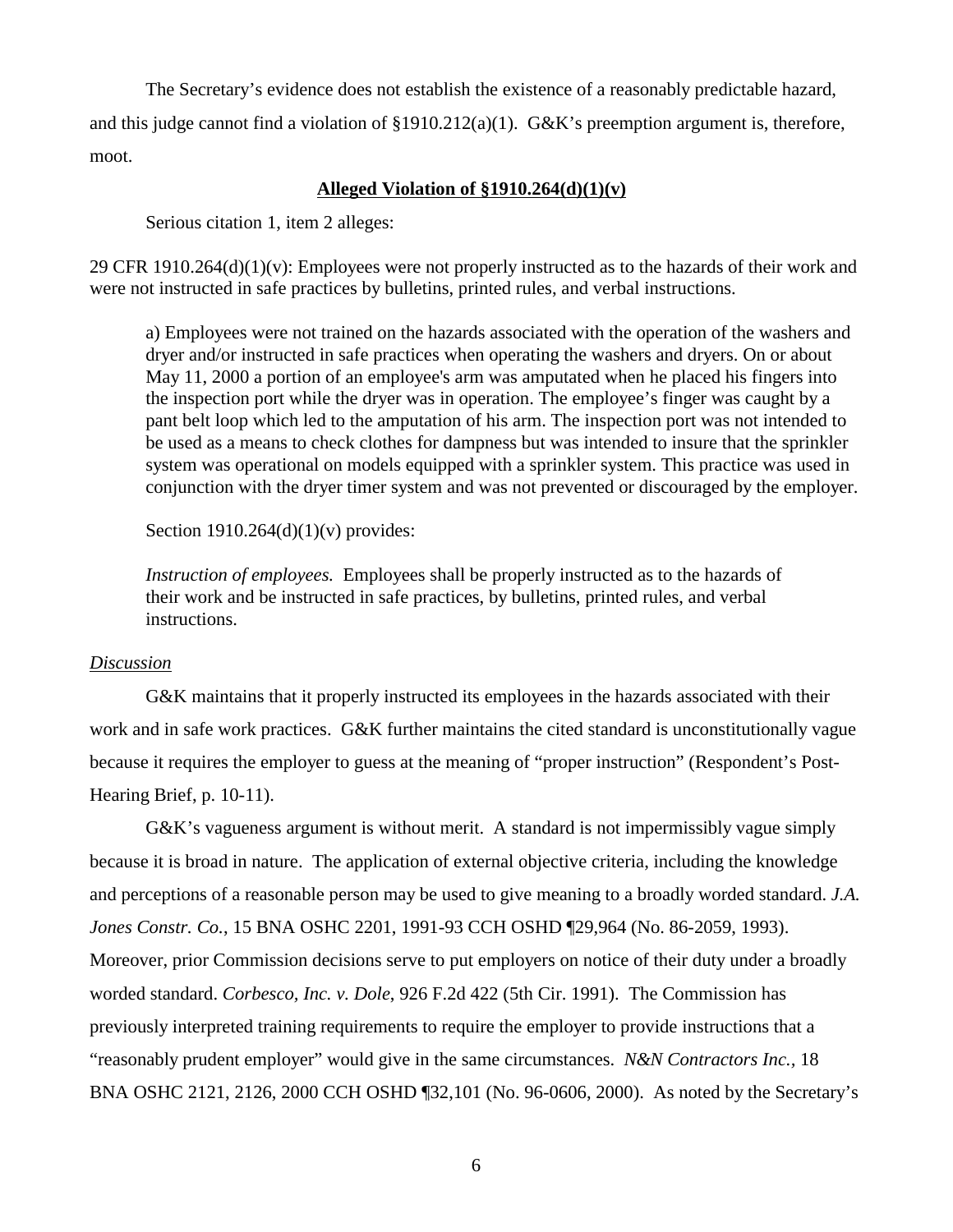counsel, the Commission has also found that an employer's instruction must be specific enough to advise employees how to avoid hazards associated with their work. *El Paso Crane and Rigging Co.,*  16 BNA OSHC 1419, 1424, 1993-95 CCH OSHD ¶30,231 (No. 90-1106, 1993).

G&K argues that its employees were informed, upon hiring, of written safety rules that prohibit reaching through guards or moving parts of machinery, and/or operating equipment unless all protective guards are in place (Respondent's Post-Hearing Brief, p. 10). It is clear from the record, however, that the formal safety training to which G&K refers was perfunctory. First, Ricardo Espitia had not been hired when a member of G&K's office staff read portions of G&K's safety handbook to him, and asked him to sign a document certifying that he had read and understood the document. Second, the training Espitia received failed to explain how the written rules actually apply to the work he was to perform. G&K's new hires received on-the-job training in the actual operation of the laundry machinery from other employees who, based on the evidence, did not understand the rules G&K relies on. Finally, Espitia was not trained at all in the proper operation of the dryers.

The Commission found a violation of the parallel training standard at §1926.21(b)(2) [construction] where the Secretary showed that Respondent had its employees affirm they read and understood manuals containing safe operating instructions for a hydraulic hopper. The employees, however, had not actually read the manuals themselves, and had never received specific verbal instructions from the employer describing safe operating practices for the hopper. *O'Brien Concrete Pumping Inc.,* 18 BNA OSHC 2059, 2000 CCH OSHD ¶32,026 (No. 98-0471, 2000). As the Commission held in *O'Brien,* a prudent employer cannot assume that the mere dissemination of a general safety handbook, will satisfy OSHA training requirements. General warnings about hazards are ineffective if unaccompanied by specific instructions describing safety precautions, and the circumstances under which such precautions are appropriate.

G&K failed to "properly" train its employees, in that it failed to effectively impart its safety rules to its employees, or to associate the general safety rules in its handbook with specific operating hazards found in its plant. G&K's night-shift production manager, Tim Cofield, is a case in point. Cofield testified that he was familiar with G&K's safety handbook, and was in charge of enforcing G&K's safety rules (Tr. 88-90). Cofield, however, received his task specific training from G&K wash floor employees, Richard Mata and Mark Gutierrez. Gutierrez trained Cofield to put his hand into the port on the dryer door, a practice G&K now maintains is specifically prohibited by its written safety rules. Cofield believed he had been shown the "proper" manner of checking dust items through the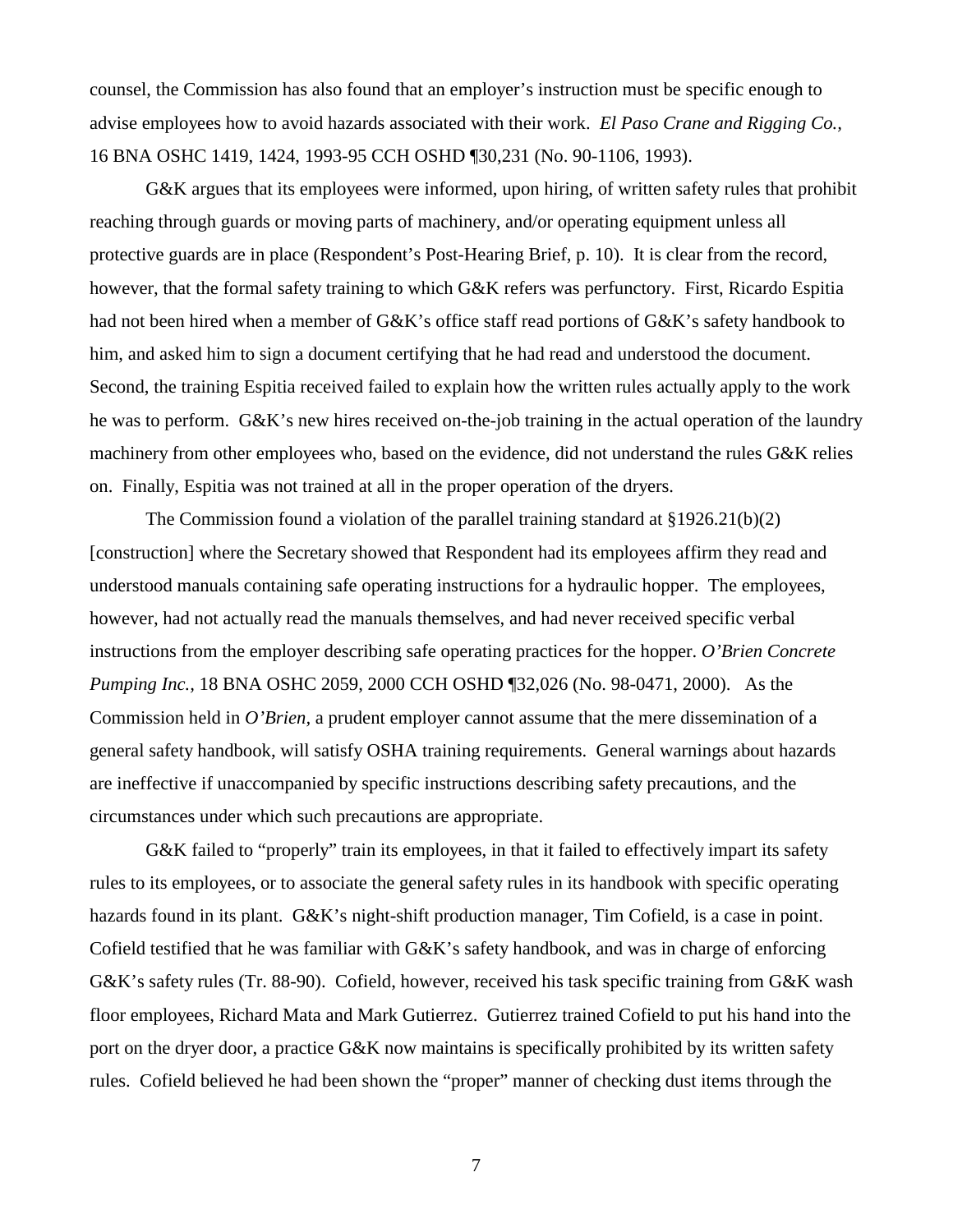port. Based on his on-the-job training he believed the practice was not hazardous, and was not prohibited by G&K's safety rules.

It cannot be disputed that the practice of checking the internal temperature of the Smith Grantham dryer by reaching through the port created by the missing door plate is an unsafe practice. G&K asserts that the practice was a violation of at least two safety rules it claims to have communicated to its employees. It is clear, however, that its employees were not "properly instructed," in those safety rules. As discussed above, Tim Cofield, who holds a supervisory position in G&K's commercial laundry, was so uninformed about the hazards inherent to commercial laundry operations, or the safe operation of such equipment, that he failed to recognize that reaching into an operating dryer was either hazardous or a violation of company safety rules.

G&K relies on *N&N Contractors Inc.*, *supra*, in which the Commission found that an employer's violation of OSHA regulations did not, standing alone, establish that its employees were improperly trained. This case, however, is clearly distinguishable from *N&N* on the facts. In *N&N* the Respondent employer had a safety program which included training in the corporate office and monthly meetings on site during which the disputed safety rules (in that case, fall protection) were discussed. The employer in *N&N* had both a safety manager and a safety coordinator who demonstrated an understanding of relevant OSHA regulations, and who conducted meetings with the employer's foremen to reinforce company safety rules. G&K's safety program, on the other hand, consisted of a cursory reading of the written safety rules and on-the-job training during which employees were instructed in practices which directly contravened the written program. Supervisory personnel on duty did not understand the written safety program, and so made no effort to correct the improper training that was being given to new hires.

The Secretary has established a violation of the cited standard.

## *Penalty*

A penalty of \$6,300.00 was proposed for this item.

The violation was correctly classified as high severity and serious, in that the failure to properly train employees could lead to serious injury, such as amputation. CO Sanchez proposed the maximum gravity based penalty, *i.e.*, 7,000.00 with a 10% reduction because G&K had no history of prior OSHA violations. Sanchez did not recommend that G&K be given any credit for size, or for good faith.

The penalty proposed by OSHA is appropriate and will be assessed.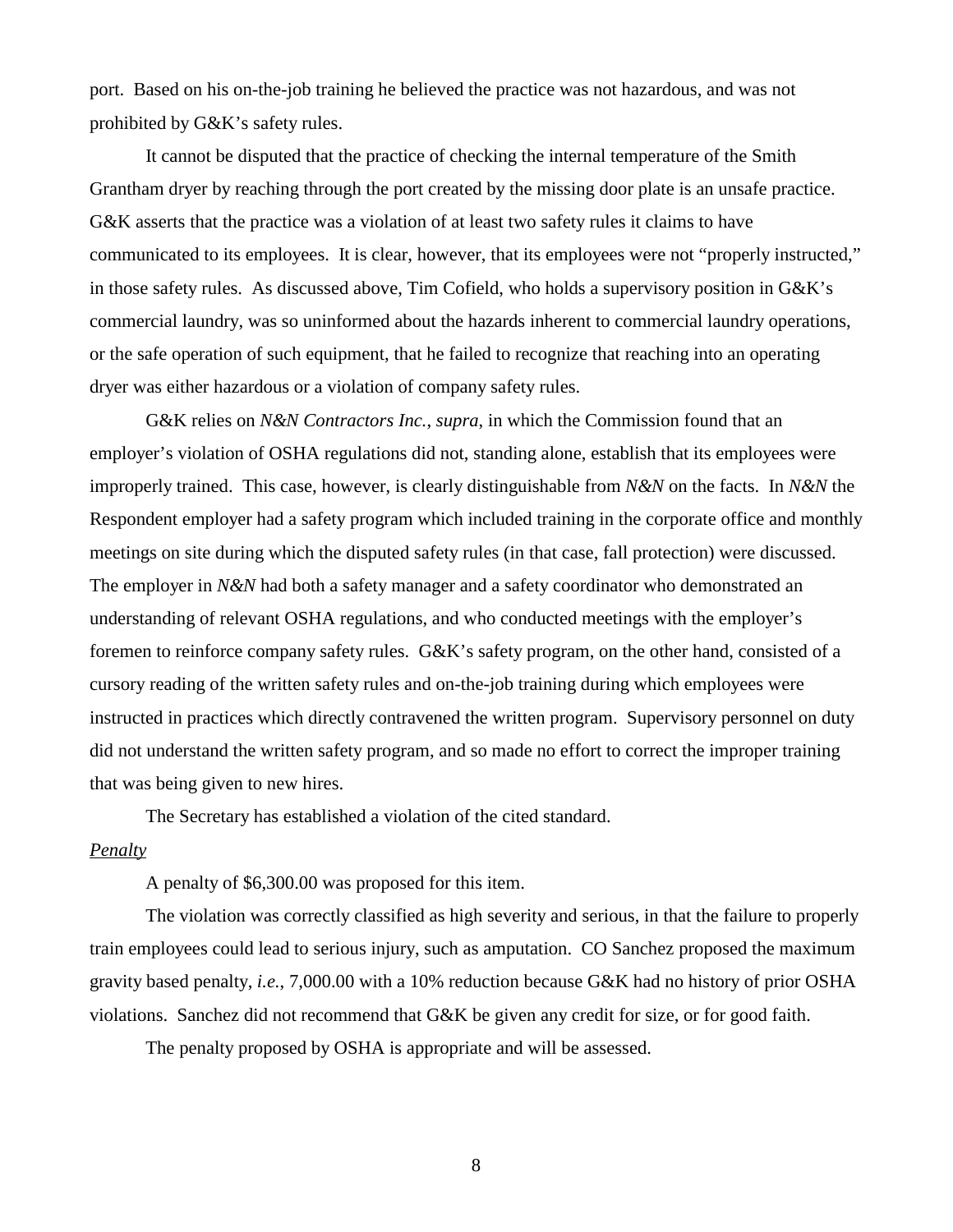### **Alleged Violation of §1910.264(d)(2)(i)(a)**

Serious citation 1, item 3 alleges:

29 CFR 1910.264 $(d)(2)(i)(a)$ : Safeguard(s), safety appliance(s) or device(s) attached to or forming an integral parts of any machinery were removed or made ineffective for purpose(s) other than making immediate repairs or adjustments:

a) The swing plate to the inspection port on a Walter Grantham dryer serial number 422, was removed and not replaced. The internal parts of the inspection port were missing and not replaced.

§1910.264(d)(2) provides:

*Mechanical–*(i) *Safety guards.* (a) No safeguard, safety appliance, or device attached to, or forming an integral part of any machinery shall be removed or made ineffective except for the purpose of making immediate repairs or adjustment...

## *Discussion*

G&K argues that the cited standard is not applicable because the Secretary failed to show that the missing port cover on the Smith Grantham dryer was a safeguard or safety device. This judge does not agree.

The Secretary maintains, in its pleading for citation 1, item 2, that the port in the Smith Grantham's door was an inspection port intended to be used as a means to check whether the sprinkler system was operational in the event of a dryer fire. Though the Secretary adduced no testimony in support of this theory, she did introduce a document, Dryer Fire Procedures (Exh. C-12), in support of her theory. The Secretary also introduced assembly specifications that show the port, where the ball bearing assembly that allowed the door to rotate was located, was supposed to be covered and secured with four bolts (Exh. C-1, C-20). Whether the open port on the dryer door was intended as an inspection port, or was merely a means of accessing the ball bearing assembly, the port cover was indisputably an integral part of the dryer door intended to prevent inadvertent contact with the moving parts of the dryer located behind the dryer's crossbar. The port cover is, therefore, a safeguard as contemplated by the standard.

It is undisputed that the port cover was removed, and/or made ineffective by the removal of three of the four bolts, allowing employees to reach into the moving parts of the machine. Cofield, G&K's night supervisor was not only aware that the plate was missing on the day of the accident, he knew that employees were routinely bypassing the guard for purposes other than repairing and/or making adjustments to the machine.